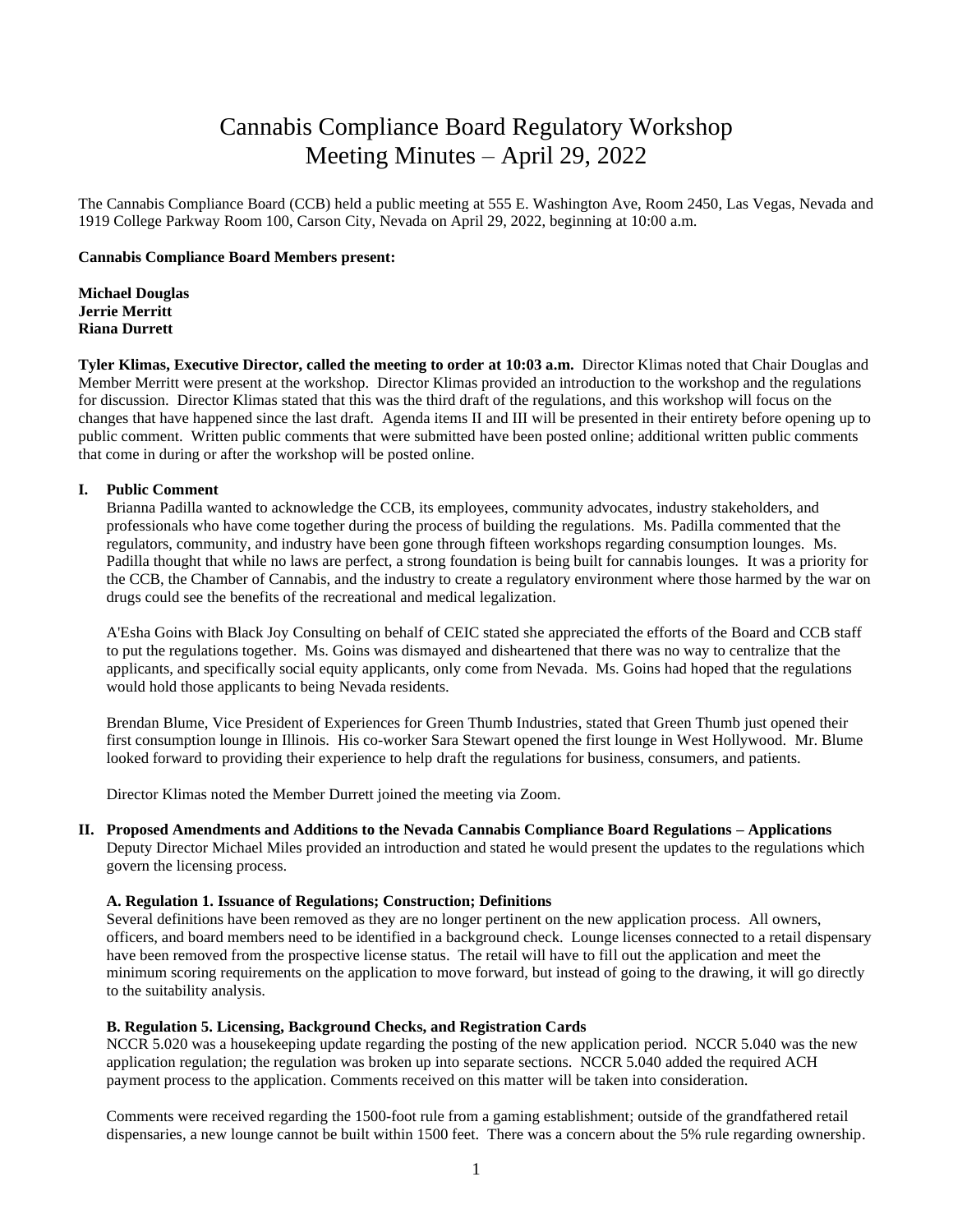The 5% rule was in place because of publicly traded companies; it would lock out publicly traded companies if every owner had to be checked. The general rule was that an establishment must become operational within 12 months of receiving a license and there was a procedure to request an extension if it was not built within 12 months. There was nothing that prevented a cultivation or production facility from applying for a consumption lounge license.

NCCR 5.045 was the prospective and conditional license section. NCCR 5.045 was updated to provide when the random number selector will be required. The applicant's diversity plan will no longer be confidential once the conditional license status has been granted. NCCR 5.050 updated requirements to be granted a final license. NCCR 5.053 was added to cover a petition for reevaluation of suitability by the Board. NCCR 5.055 was updated to state that all social equity applications only have to pay the \$2,500 application fee. NCCR 5.060 was updated to clarify what happens when a retail dispensary applies for a consumption lounge. NCCR 5.065 updated the requirements to reduce the license renewal fees for consumption lounge licenses pursuant to AB341. NCCR 5.085 was updated with the request for an extension to the 12 month period. NCCR 5.110 was a housekeeping update concerning the transferability of consumption lounge licenses. Pursuant to AB341, licensees can't transfer a lounge license until after the lounge has been open and running for two years; this allowed the transfer of up to 49% of shares to raise capital and discusses what happens if a licensee was incapacitated or passed away.

Member Durrett asked if anyone had submitted a definition for extenuating circumstances. Deputy Miles stated that no one had. Member Durrett commented that she would look into it. Member Durrett asked if the licensing regulations were for all license types or just consumption lounges. Deputy Miles stated that it was changed so that it was just for cannabis consumption lounges.

Chair Douglas commented on distance requirements and grandfathered facilities. Chair Douglas commented that he did not think that grandfathered facilities could build unless they stayed within their original footprint, which was how it was interpreted in gaming. Deputy Miles confirmed that was how it was in the regulations.

Amanda Connor suggested on NCCR  $5.040(1)(e)(3)$  that first "local jurisdiction" be changed to "address." For NCCR  $5.040(1)(g)(1)$ , Ms. Connor recommended rephrasing so that that the applicant must respond no later than two business days after contact by the Board. Chair Douglas asked why there needed to be a delay. Ms. Connor thought that most applicants would want to respond as soon as promptly as possible, but the standard of impossibility was included and not defined, and an application can be denied for not timely responding. In NCCR 5.045(1), there was a reference to "any" cannabis establishment type, and that would not limit it to lounges. In NCCR 5.045(2), there was a reference to "cannabis establishment" and it should be limited to lounges. In NCCR 5.045(2)(c), what would determine if something was "not possible." In regard to NCCR 5.055 and 5.065, Ms. Connor commented that there are other fees that an establishment may incur, such as time and effort, which could potentially be reduced for social equity applicants.

Chris Anderson commented in reference to NCCR 5.040 that retail cannabis consumption lounge applicants should be exempted from all location requirements restrictions, assuming that the lounge will be either attached or adjacent to the retail store. AB341 Section 10(2)(a) indicated that retail owners who are applying for an attached consumption lounge license are not subject to distance requirements. Mr. Anderson submitted a written comment to change the regulation. Chair Douglas asked Mr. Anderson if he had addressed that concern with any of the local jurisdictions. Mr. Anderson responded that he had not yet as the CCB was still working through the regulations at the state level. Mr. Anderson thought that local jurisdictions would have a difficult time enforcing a stricter standard than the state. Chair Douglas added that state law gave the final determination to the local jurisdictions.

Scot Rutledge with Argentum Partners on behalf of Chamber of Cannabis provided comment on NCCR 5.040(1)(a). Mr. Rutledge recommended a change on the ACH payment. On NCCR 5.040(1)(e)(1), Mr. Rutledge recommended allowing for an exception for retail cannabis establishment licenses in the attestation for the distance requirements. Mr. Rutledge stated that Senator Brooks made a floor statement in the Senate that specifically discussed protecting the grandfathered retail stores and allowing them to move forward with an attached lounge.

John Oceguera spoke on behalf of Thrive, Curaleaf and GTI, and agreed with Mr. Anderson's and Mr. Rutledge's comments.

Chair Douglas commented that grandfather provisions are interesting to consider and what their intent was; floor statements by legislators that aren't articulated in the vote, or the language of the statute as adopted, are often self-serving as to what they want but may not be what was agreed upon. The public may not be worried about the distance to gaming establishments but are concerned about the distance to parks and schools.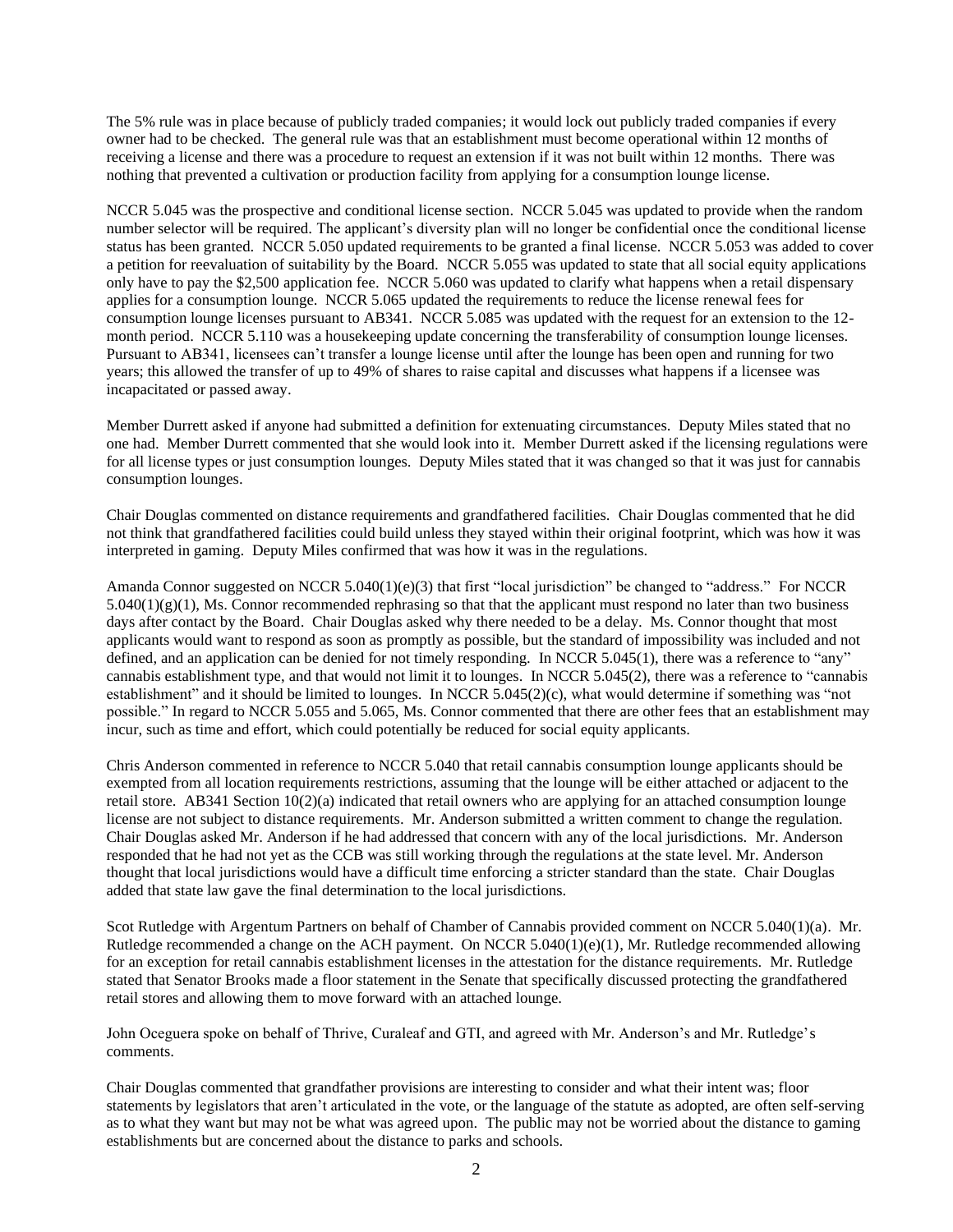Mr. Rutledge added that the language for that floor statement was provided by the gaming industry.

Chair Douglas reiterated that he was concerned with the footprint and expansion for grandfathered establishments, if it was exempted out or in, or was the language ambiguous enough to allow it.

Amanda Connor asked for clarification on what is meant by "existing footprint."

A'Esha Goins with Black Joy Consulting on behalf of CEIC wanted to bring attention to NCCR 5.065 regarding hardship and fees. Ms. Goins stated that language was only for persons that have independent licenses and thought it should also go for social equity licenses. Ms. Goins recommended allowing hardships for all fees, not just licensing fees.

Serina Choi with NLS commented that for distancing requirements, some jurisdictions use door-to-door, and some use parcel-to-parcel and gaming uses square footage as the footprint.

## **III. Proposed Amendments and Additions to the Nevada Cannabis Compliance Board Regulations – Consumption Lounges**.

Deputy Director Miles presented the changes to the regulations.

#### **A. Regulation 1. Issuance of Regulations; Construction; Definitions**.

NCCR 1.222 added tinctures, transdermal patches, and added a warning to those items. A section will be added to allow for the apportionment of bulk items to be sold as single serve items.

## **B. Regulation 4. Disciplinary and Other Proceedings Before the Board**

There were no updates to Regulation 4.

## **C. Regulation 5. Licensing, Background Checks, and Registration Cards**

NCCR 5.100 clarified the issuance and renewal of licenses.

# **D. Regulation 6. Production and Distribution of Cannabis**

Regulation 6 was mostly housekeeping changes. NCCR 6.072 added two additional training topics.

# **E. Regulation 7. Cannabis Sales Facility**

NCCR 7.055 removed the language to allow sales facilities to transport product to a lounge.

# **F. Regulation 9. Production of Cannabis Products**

Regulation 9 was mostly housekeeping in nature to add in lounges where necessary. The changes were brought in to allow lounges to break down bulk orders to give single servings customers. Where lounges are doing that, they are responsible for complying with Regulation 9. Chief of Inspection and Audit provided additional information. Chief Cronkhite added that the lighting and ventilation requirements were pulled from the health code and only applied to areas where products are being handled, in the cooking area or food handling area. It would only apply to the dining area if food was handled there, for example, a hibachi grill in the dining area. Serving a plate was not considered food handling.

# **G. Regulation 10. Minimum Good Manufacturing Practices for Cultivation and Preparation of Cannabis and Cannabis Products for Administration to Humans**

There were no significant changes to Regulation 10.

# **H. Regulation 11. Cannabis Independent Testing Laboratory**

There were no significant changes to Regulation 11.

# **I. Regulation 12. Packaging and Labeling of Cannabis Products**

There were no significant changes to Regulation 12.

## **J. Regulation 13. Cannabis Distributors**

The regulation included language that required a distributor license for a retail dispensary to transfer products to an independent lounge and may require a distributor license when transferring product to its own retail.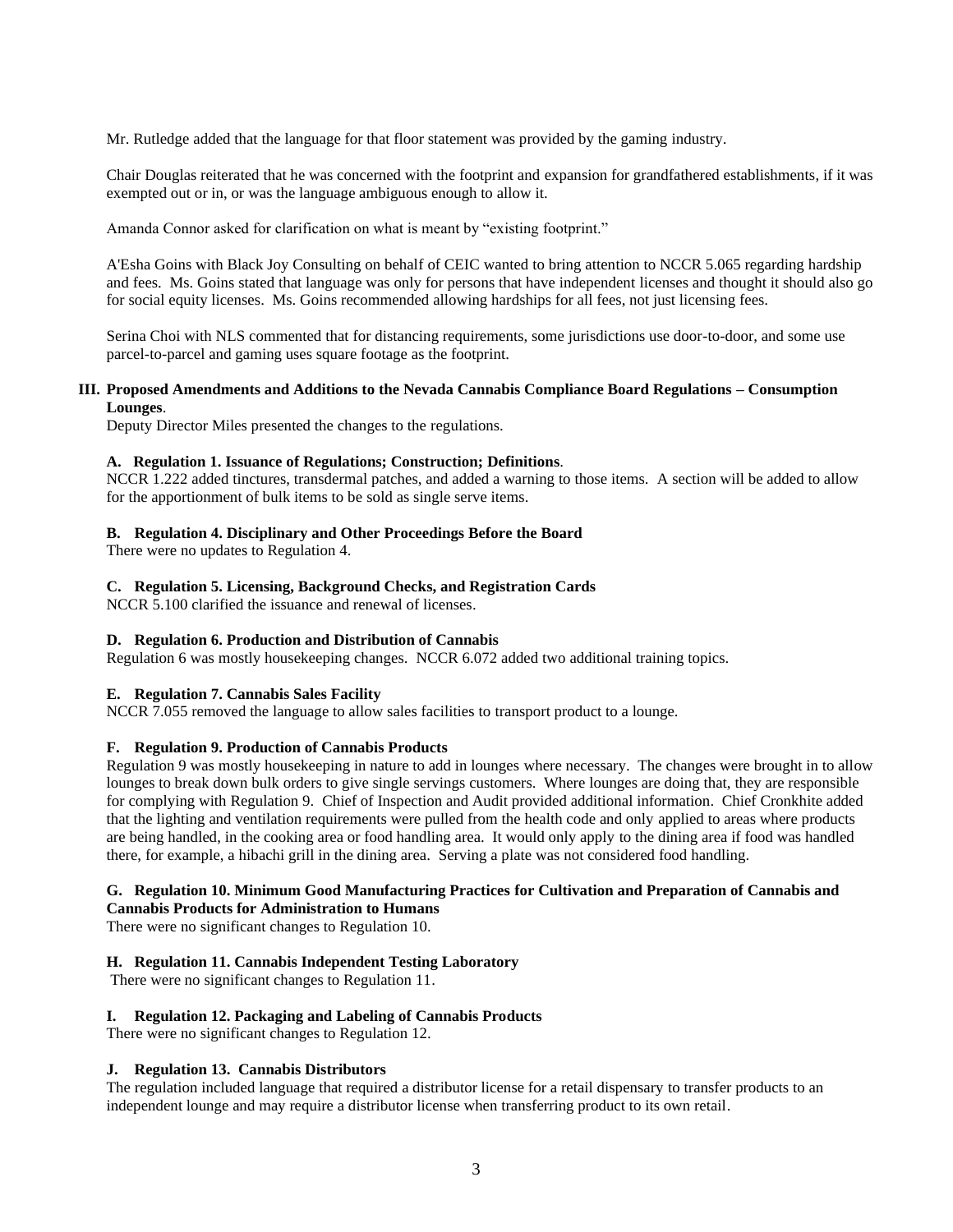#### **K. Regulation 15. Cannabis Consumption Lounge**

NCCR 15.010 was changed so that the lounge must cease sales for 30 minutes prior to closing if the lounge closes. NCCR 15.015 included language to further stress that it was required to visually inspect and authenticate all IDs. NCCR 15.025 added tinctures and patches and updated the THC limits. NCCR 15.030 added the requirement of a COA from a cannabis independent testing laboratory for hemp products sold at the lounges. NCCR 15.035 added storage requirements. NCCR 15.040 was mostly housekeeping and added that communicable illnesses needed to be reported pursuant to NCCR 6.090 and NRS 441A. NCCR 15.050 included training on the proper use of PPE. NCCR 15.055 added reporting requirements for deviations to mitigation plans or malfunction of equipment. Odor mitigation was removed from potential outdoor smoking areas and left those requirements up to local jurisdictions. NCCR 15.060 added "nicotine" as clarifying language. NCCR 15.065 added tobacco wraps; but after further discussion, tobacco wraps may be changed to hemp wraps to avoid tobacco issues in the lounges. NCCR 15.075 updated how retail lounges handle product when a consumer purchased products from the dispensary and remains in the lounge. NCCR 15.080 was housekeeping in nature. NCCR 15.100 updated the transferability of a retail consumption lounge and required the creation of a plan to transfer product from a dispensary to a retail lounge, and it included "adjacent" and a definition of "adjacent." NCCR 15.105 was updated to include that ready-to-consume- products must be individually dosed to ensure accuracy and homogeneity. The infusion of bulk ingredients for multiple servings and sharing of products was prohibited; this language may be updated based on comments received. NCCR 15.110 added additional cleanliness requirements on utensils.

Director Klimas added that comments were received from the Nevada Tobacco Prevention Coalition regarding tobacco wraps.

Chris Anderson spoke on behalf of Planet 13 Holdings and Jardin. Mr. Anderson submitted comment on NCCR 1.222, the single use cannabis definition. As it was written, it eliminated vaporizer products. The minimum THC in the smallest kind of single serving disposable vaporizer device is almost 250 milligrams but not all of the 250 milligrams was available in those devices. Mr. Anderson submitted a comment that the Board increase the amount of usable cannabis from 1 gram to 3.5 grams if the product or flower to be served and prepared was accompanied by a warning that it was not recommended for inexperienced users. The larger tobacco wrapped products contain more than 1 gram of flower. Mr. Anderson noted that 3.5 grams of flower has about 125 milligrams of THC compared to vaporizer products. Mr. Anderson submitted changes in NCCR 15.025 to conform with NCCR 1.222; in subsection 4, Mr. Anderson added an exemption for tobacco leaves for wrap usage. In NCCR 15.105(4)(e), Mr. Anderson recommended changing the language back to "shall not" encourage sharing of ready to consume cannabis products. Mr. Anderson added that the vaporizer products and larger flower products were crucial to the commercial success of the industry. They are premium products sold in dispensaries and are single serving. Chief Cronkhite added that vaporizer products were allowed in NCCR 1.222 but there was a limit of 100 milligrams of THC.

Director Klimas asked for clarification that nothing prevented a combined sale and the facility wrapping 3.5 grams into a single serving. Chief Cronkhite responded that NCCR 1.222 may be revised so that the consumption lounges can receive bulk product and repackage it onsite which would allow them to wrap the products onsite. Chris Anderson added that while the products are large, they have a lower concentration; it prevented over-consumption as they are not able to be consumed quickly. Chair Douglas asked Mr. Anderson if he had proposed language as to the vaporizer. Mr. Anderson stated that he has submitted proposed language. Director Klimas added that the CCB must protect the public health and safety and that was the approach taken at the start.

Member Durrett asked what the reason for the limit on the vaporizers was. Deputy Miles stated that there wasn't a limit on vaporizers, but there was a limit of 1 gram to try so that the consumers discuss their usage and ability to use with the salespeople. Member Durrett asked if vaporizers could be exempted from the 1 gram, or a different amount allowed. Deputy Miles responded that the CCB was working on the language for that.

Brianna Padilla commented that there were devices that help with single serve dosing and would send that information to the CCB staff.

Amanda Connor suggested for NCCR 1.222 that single use products also be permitted to come from cultivators. Ms. Connor asked if cultivation facilities would be required to have sinks pursuant to NCCR 9.050. Chief Cronkhite responded that the CCB has been requesting that cultivators install three-compartment sinks based on their operations. If cultivators are handling cannabis and their operation requires washing of equipment, equipment washrooms, and sanitizer equipment, they would need to install a three-compartment sink. CCB staff do grant an allowance of time to install the